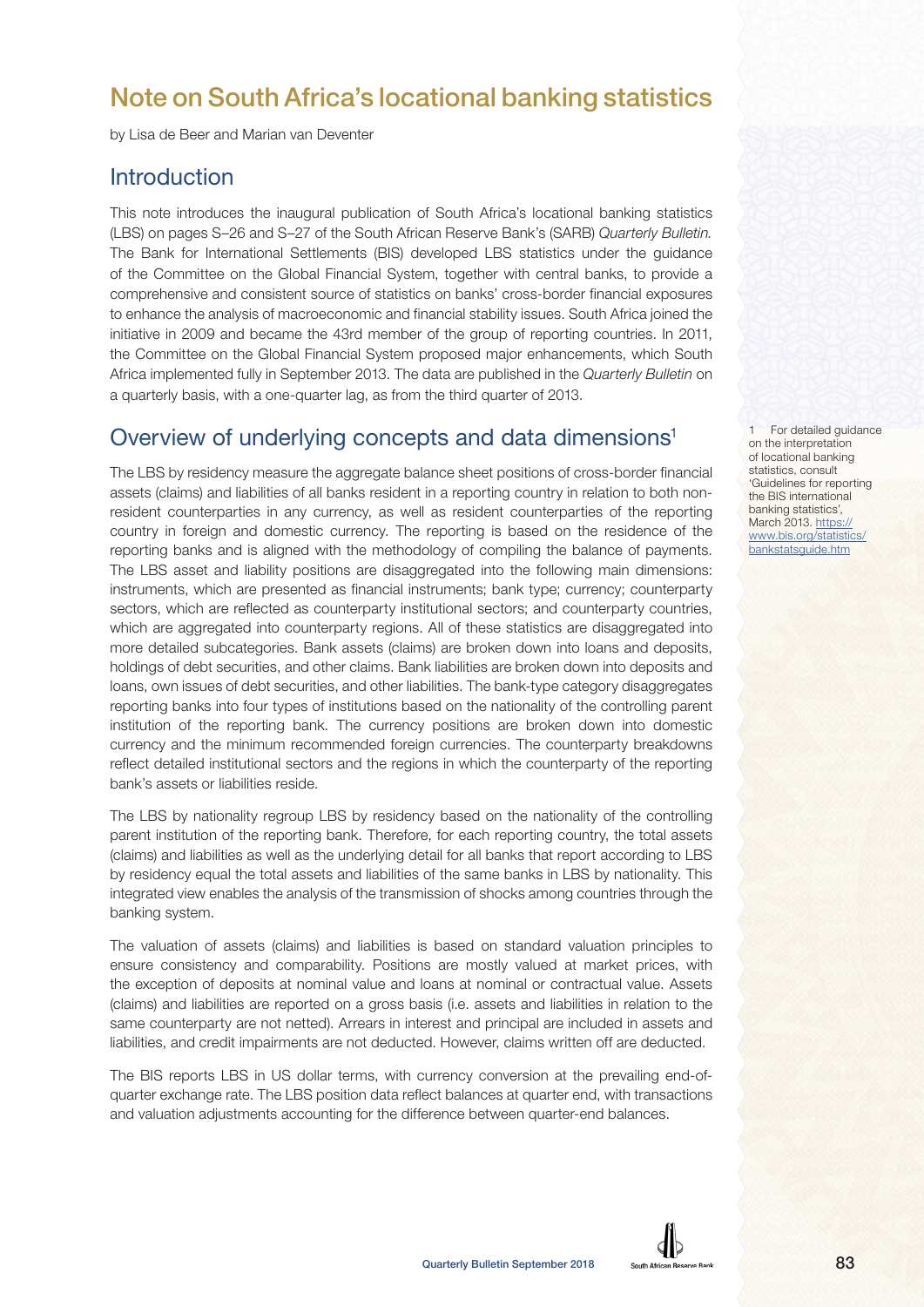Locational banking statistics of South African-registered banks by residency and nationality as at the end of June 2018

|  | R billions |  |
|--|------------|--|
|  |            |  |

| Residency          | Assets | Liabilities    | Nationality          | Assets         | Liabilities    |
|--------------------|--------|----------------|----------------------|----------------|----------------|
| Domestic banks     | 500    | 391            | South Africa         | 500            | 391            |
| Subsidiaries       | 1      | $\overline{2}$ | Bahrain              | $\Omega$       | $\Omega$       |
|                    |        |                | Luxembourg           | $\Omega$       | $\Omega$       |
|                    |        |                | Switzerland          | $\Omega$       | $\Omega$       |
|                    |        |                | Portugal             | 1              | 1              |
|                    |        |                | Greece               | $\Omega$       | 1              |
|                    |        |                | Australia            | $\circ$        | $\Omega$       |
| <b>Branches</b>    | 91     | 149            | United Kingdom       | 17             | 31             |
|                    |        |                | India                | 3              | 8              |
|                    |        |                | France               | $\overline{4}$ | 14             |
|                    |        |                | Chinese Taipei       | $\Omega$       | $\overline{2}$ |
|                    |        |                | <b>United States</b> | 32             | 44             |
|                    |        |                | Germany              | $\overline{2}$ | 6              |
|                    |        |                | China                | 33             | 44             |
| Total by residency | 592    | 542            | Total by nationality | 592            | 542            |

Source: SARB

### South Africa's locational banking statistics

The LBS for South Africa compiled by the Money and Banking Unit of the SARB's Economic Research and Statistics Department adhere to all the BIS principles. Reporting is mandatory for all South African banks (i.e. banks located within the borders of South Africa) registered in terms of the South African banking legislation.<sup>2</sup> Banks located in South Africa report their cross-border positions, which include positions with affiliates (i.e. branches, subsidiaries or joint ventures). All these banks report quarterly data per individual bank but the SARB and BIS only report at an aggregated country level. The classification of the non-resident sector (rest of the world) is based on balance of payments principles, and the distinction between residents and non-residents is explained in the Institutional Sector Classification Guide for South Africa3 published by the SARB. Residents and non-residents can have positions denominated in either domestic or foreign currency.

The LBS are conceptually similar to the balance sheets of depository corporations (banks) used in the compilation of monetary and credit statistics. However, there are some important differences as the LBS exclude non-financial assets and are reported gross of impairments, in accordance with international statistical guidelines. There is also synergy between the LBS, balance of payments and international investment position. Therefore, the LBS' geographical breakdown is particularly useful and the financial instrument breakdown, although somewhat limited, provides input for the compilation of banking positions in the external accounts. The LBS also provide balance sheet information of the South African banking sector that complement the existing statistics in the tables on pages S–6 to S–9 of the Quarterly Bulletin, with detailed cross-border positions.

The total assets of banks comprise total cross-border assets, which consist of claims against non-resident counterparties in domestic and foreign currency, and claims against resident counterparties of the reporting country in foreign and domestic currency. Similarly, total liabilities of banks comprise total cross-border liabilities to non-resident counterparties in domestic and foreign currency, and liabilities to resident counterparties of the reporting country in foreign and domestic currency.

2 South Africanregistered banks refer to all deposit-taking institutions registered under the Banks Act 94 of 1990, excluding mutual banks.

3 Institutional Sector Classification Guide for South Africa, March 2017. [p 63. https://www.resbank.](https://www.resbank.co.za/Publications/Guides/Pages/Institutional-Sector-Classification-Guide-for-SA-–-2017-.aspx) co.za/Publications/Guides/ Pages/Institutional-Sector-Classification-Guidefor-SA-–-2017-.aspx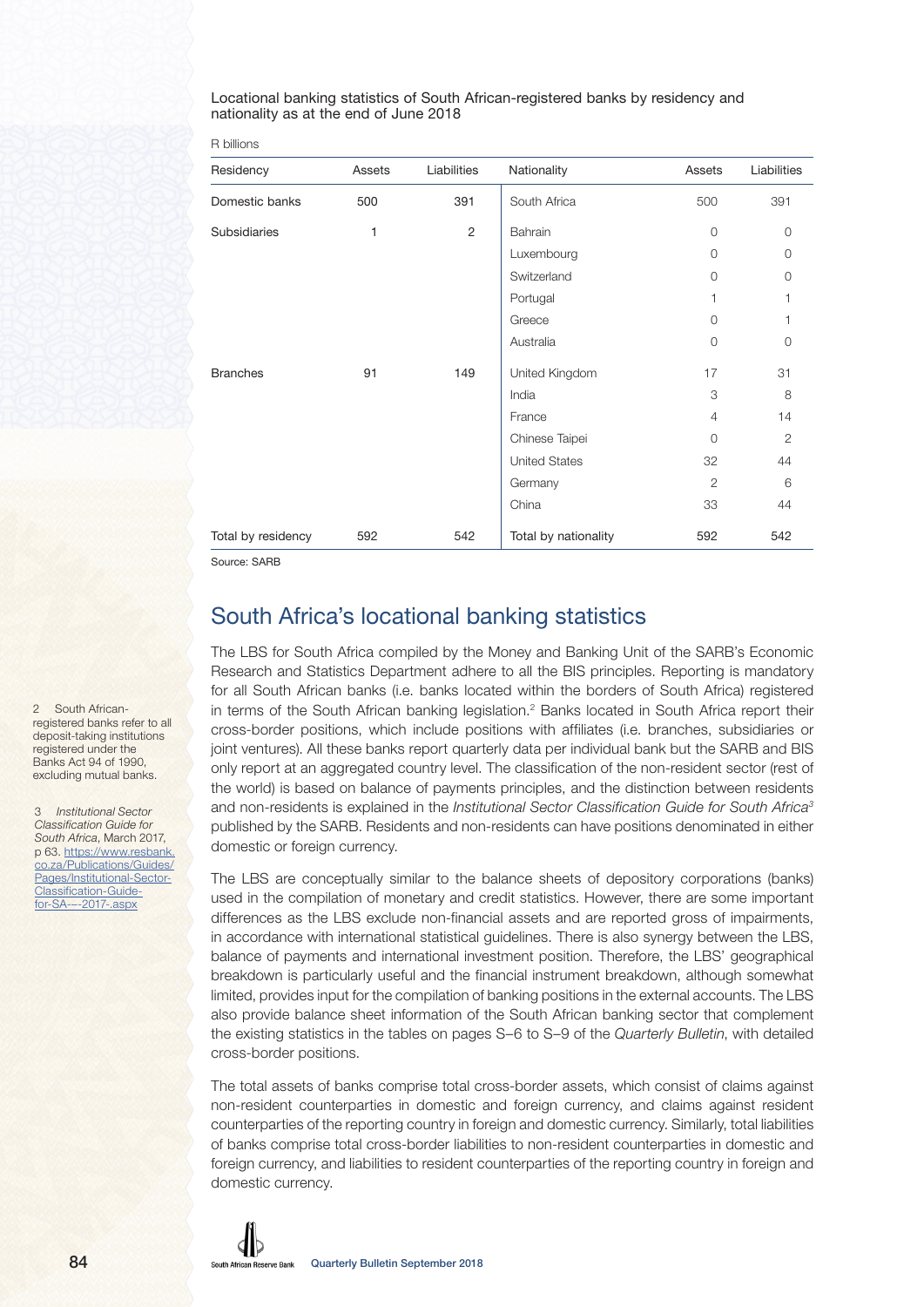## Analysis of South Africa's locational banking statistics

South African banks are more domestically focused with much less cross-border activity than those of many other countries. This is reflected by cross-border assets (claims) of only 11% of total assets and liabilities of only 9% of total liabilities as at the end of June 2018. This is significantly smaller than, for example, the United Kingdom, where non-resident counterparty assets and liabilities generally account for more than 40% of total assets and liabilities.

South African banks' cross-border assets (claims) exceed liabilities (i.e. assets and liabilities in relation to non-resident counterparties denominated in foreign currency and rand), resulting in a positive net exposure. The value of banks' cross-border assets and liabilities denominated in foreign currency (which is 75% and 48% of total cross-border assets and liabilities respectively) is affected by fluctuations in the exchange value of the rand. The positive net cross-border asset position fluctuated between a high of R161 billion at the end of September 2013 and a low of R51 billion at the end of June 2018.



South African banks' cross-border exposure

The LBS disaggregate cross-border asset (claim) and liability positions of banks into a number of dimensions.

Financial instruments on the asset and liability side are categorised as deposits and loans, debt securities, and other instruments which include derivatives and equities. On the asset side, total cross-border claims predominantly consist of a combination of loans to, and deposits with, non-residents, with holdings of debt securities issued by non-residents of around 10%. Total cross-border liabilities mainly consist of deposits by, and loans from, non-residents of about 60%, with own issues of debt securities held by non-residents of less than 10%. Other assets and liabilities comprise, among other things, equity and derivative positions. Deposits and loans dominate both cross-border assets and liabilities, with assets exceeding liabilities in value terms. This facilitates the analysis of banks' cross-border funding and exposure to offshore assets.

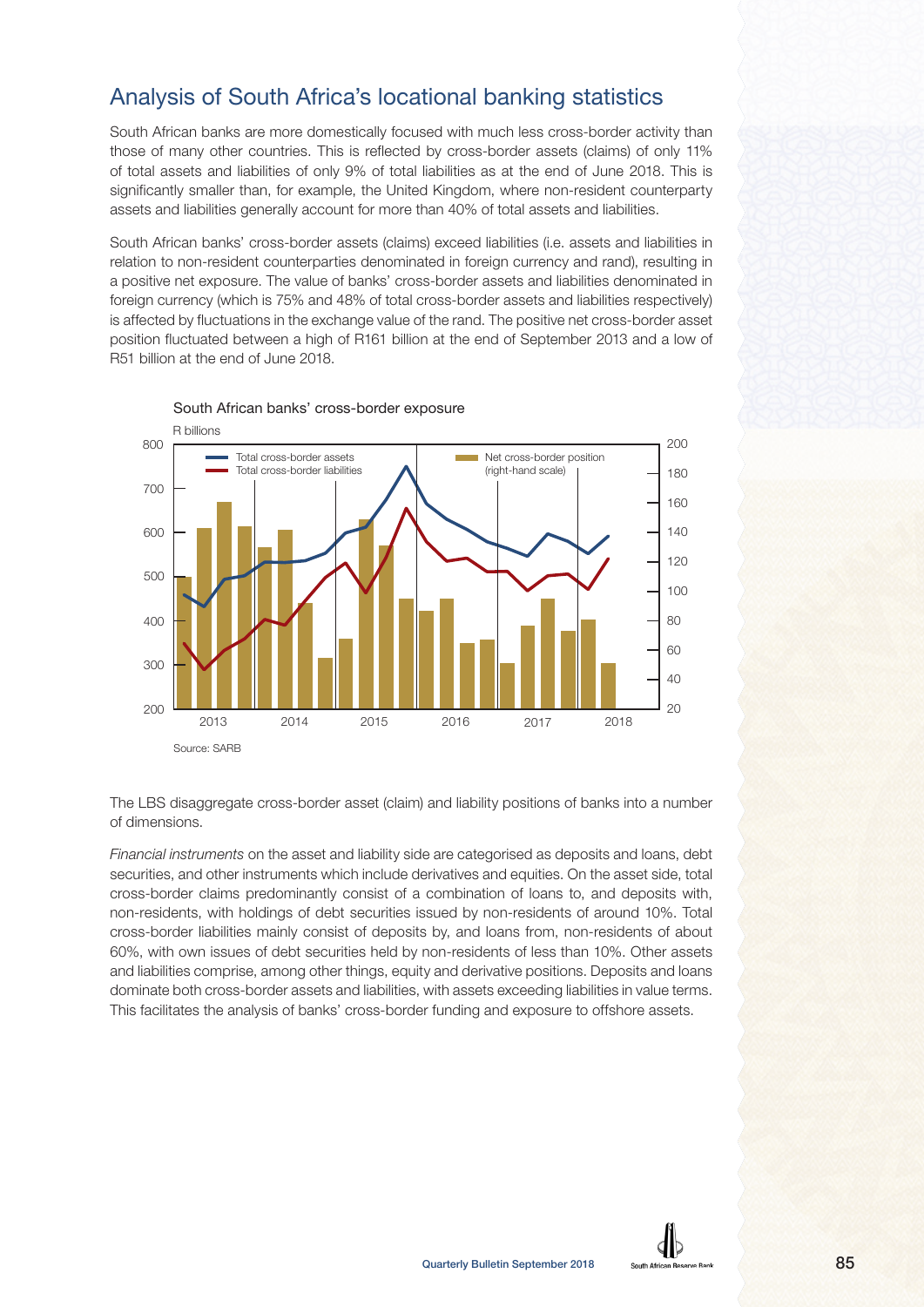Financial instrument composition of South African banks' cross-border assets and liabilities



Cross-border assets (claims) and liabilities are delineated in terms of rand exposures and five foreign currencies, namely the US dollar, euro, Japanese yen, British pound and Swiss franc, with a residual category for all other currencies. The breakdown by currency shows that the largest part of cross-border assets (claims) is denominated in US dollars with, on average, a fairly equal split between US dollar- and rand-denominated liabilities. US dollar-denominated assets exceed US dollar-denominated liabilities, and rand-denominated liabilities exceed randdenominated assets. Although a large proportion of foreign assets are exposed to currency risk, this is mitigated by the large proportion of foreign rand liabilities and foreign currencydenominated assets exceeding foreign currency liabilities. This breakdown allows insight into currency mismatches between funding and investments and the hedging thereof.



#### Currency composition of South African banks' cross-border assets and liabilities Contribution to assets Contribution to liabilities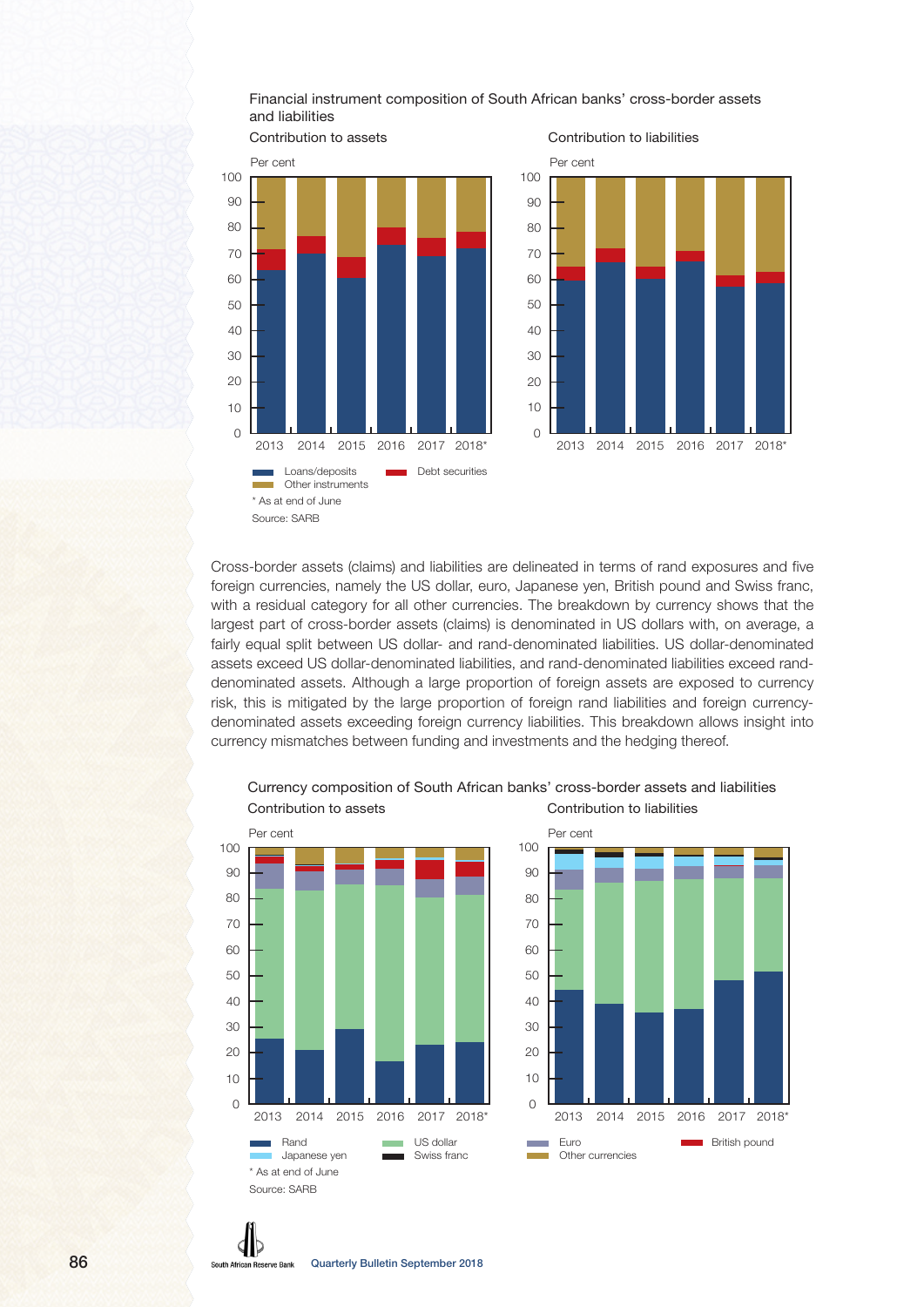The institutional sector counterparties to banks' cross-border assets (claims) and liabilities are broken down into the financial and non-financial sectors, with various subcategories. Foreign banks as a counterparty dominate, representing, on average, 68% of assets and 79% of liabilities, followed by foreign non-financial institutions at 18% of assets and 4% of liabilities. The importance of information on institutional sector exposure became evident during the global financial crisis of 2007–08, in particular the exposure to banks.



Total cross-border positions of South African banks by institutional sector

The global financial crisis also highlighted the importance of counterparty country and regional data, in particular peripheral countries in the euro area. In terms of banks' cross-border exposure, the United Kingdom, followed by developing Africa and the Middle East and offshore centres (of which the Isle of Man is most prominent) on average account for 71% of both assets (claims) and liabilities. The LBS also indicate limited exposure to the peripheral countries in Europe, with the value of South African banks' cross-border liabilities to these countries mostly exceeding assets. The value of cross-border assets of South African banks to the United Kingdom, United States, and developing Africa and the Middle East exceeds liabilities by a wide margin.

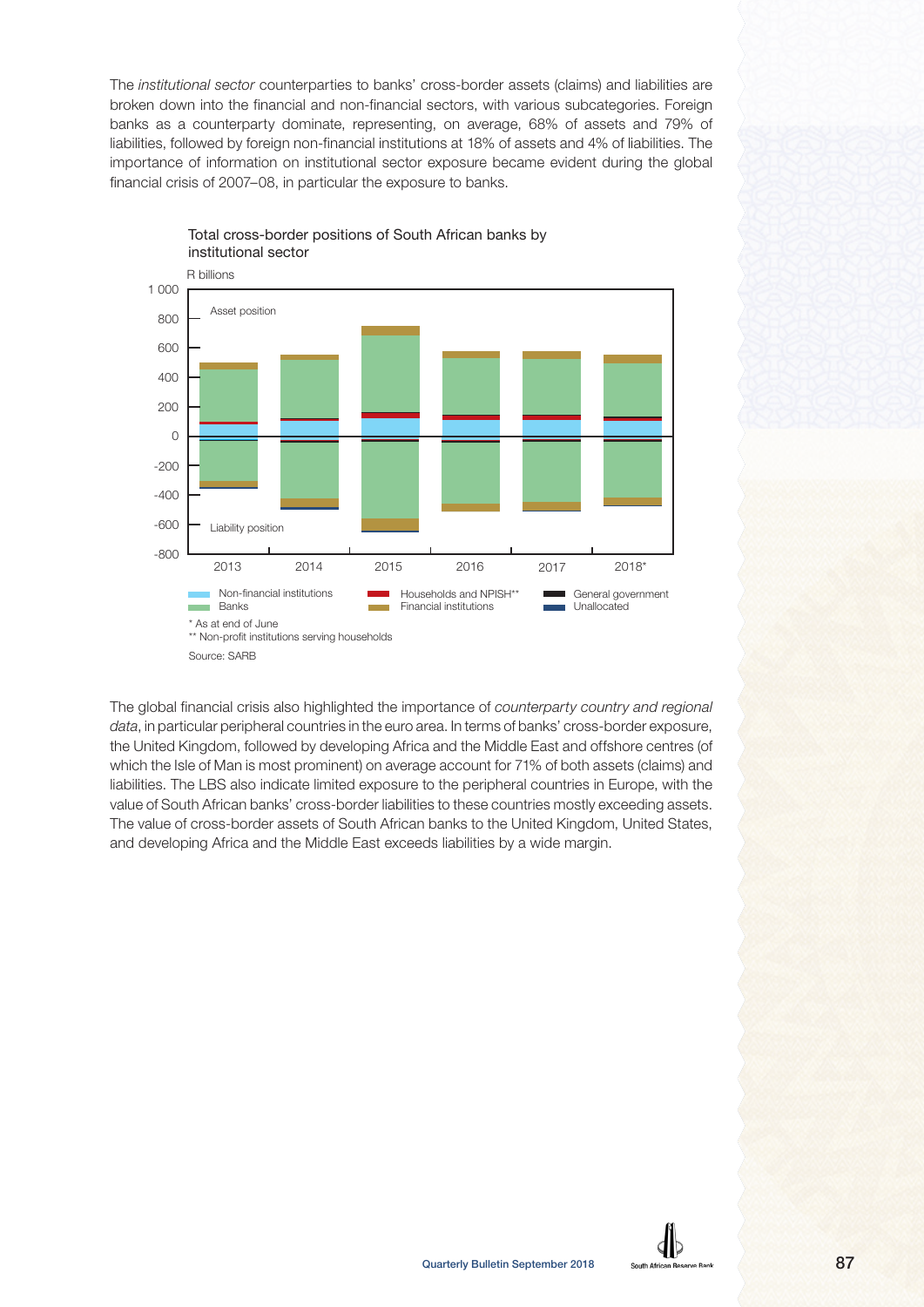Composition of counterparty countries and regions of South African banks' cross-border assets and liabilities



When extending the cross-border assets (claims) and liabilities from non-resident counterparties in any currency to also include resident counterparties of the reporting country in foreign currency, the holdings by South African banks of foreign currency-denominated assets generally exceed foreign currency liabilities, resulting in an overall net foreign currency-denominated asset position. An appreciation (depreciation) in the exchange value of the rand will reduce (increase) the value of South African banks' net foreign currency position in rand terms.



#### Net foreign currency position of South African banks